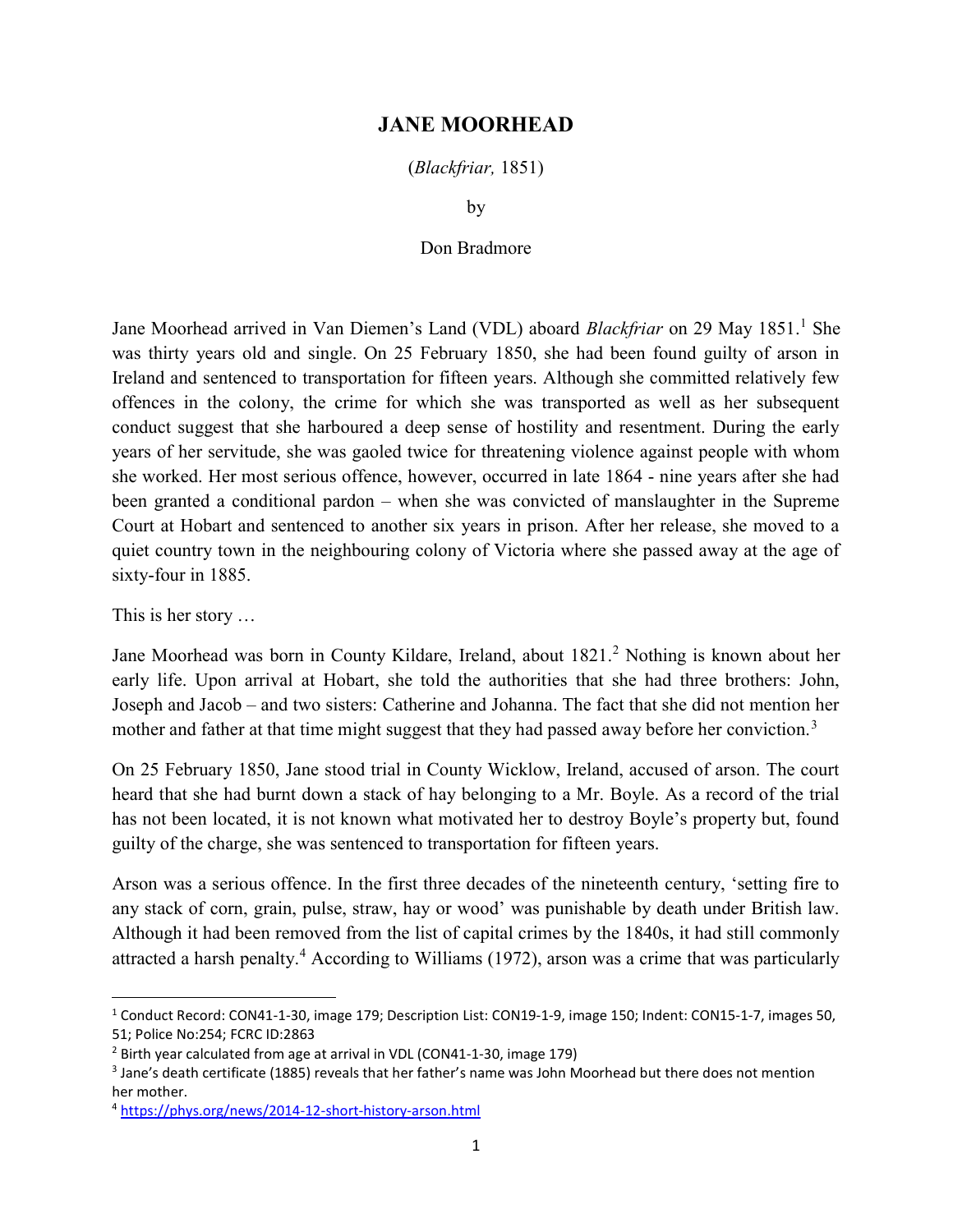prevalent in Ireland and one which was more frequently committed by women than men. It was a crime that was responsible for the transportation of 242 females to VDL from Ireland, or seven per cent of the total. In comparison, only one percent of British women shipped off to the Australian colonies were arsonists. Williams accounted for this anomaly by asserting that arson was predominantly a rural crime in Ireland, one committed by females whose lives had been disrupted by famine and its aftermath. Forty-six percent of the Irish women transported for the crime gave their occupation as 'country servant'. Ninety-two per cent were single or widowed. These women, Williams argued, were not 'pyromaniacal torch-bearing criminals' but people with a real grievance at a time when rural agitation against evictions of families from their land holdings was at its height.<sup>5</sup>

Did Jane Moorhead have a particular grievance against Mr. Boyle? Had he been responsible for the eviction of her family from their land? Or, in a more general way, was she venting her frustration at unfair taxation or the high price of food? Was she attempting – as others had done before her - to compel lawmakers to take notice of tenants' rights? There are no answers to these questions yet.

After her trial, Jane was held in prison in County Wicklow for three months. A report from the gaol reveals that her behavior there was 'very good' but notes also that she had had a previous conviction and had spent fourteen days in prison for that offence.

On 12 June 1850, she was transferred to the Grangegorman Convict Depot, Dublin, to await the ship that was to take her to VDL.<sup>6</sup> Eventually, she was put aboard *Blackfriar* which, with 260 other female prisoners, sailed from Dublin on 24 January 1851 and reached Hobart on 29 May that year.<sup>7</sup>

At Hobart, Jane was described as being thirty years old and single, five feet (152.4 cms) tall, with brown hair and hazel eyes. Her complexion was 'dark' and her face 'much freckled'. Her religion was recorded as 'Protestant' and her occupation as 'plain cook and laundress'. She told the authorities that she could both read and write.<sup>8</sup>

Immediately after disembarkation, Jane was sent to the Lunatic Asylum at New Norfolk.<sup>9</sup> The reason for this is not clear but, as there is nothing in her conduct documents to indicate that she

<sup>&</sup>lt;sup>5</sup> Williams, John. (1972). *Irish Convicts and Van Diemen's Land*. (M.A. thesis, Faculty of Arts, University of Tasmania) - online at https://eprints.utas.edu.au/21799/1/whole\_WilliamsJohn1972\_thesis.pdf.

<sup>&</sup>lt;sup>6</sup> Grangegorman Prison Register, p.197, via FCRC d/base.

<sup>7</sup> http://members.iinet.net.au/~perthdps/convicts/shipsTAS.html

<sup>&</sup>lt;sup>8</sup> CON41-1-30, image 179. Interestingly, the Grangegorman Prison Register lists her as having a 'sallow' complexion and being 'five feet four and a half inches' (abt 167 cms) tall.

<sup>&</sup>lt;sup>9</sup> In the very early days, people in VDL who were suffering from mental conditions had to be sent to NSW for care but in 1827 a building on Humphrey Street, New Norfolk, which had been the Invalid Barracks for Convicts became known as The Lunatic Asylum, New Norfolk. In 1859, the name was changed to the Hospital for the Insane, New Norfolk, and in 1915 to the Mental Diseases Hospital, New Norfolk. In 1937, the name became Lachlan Park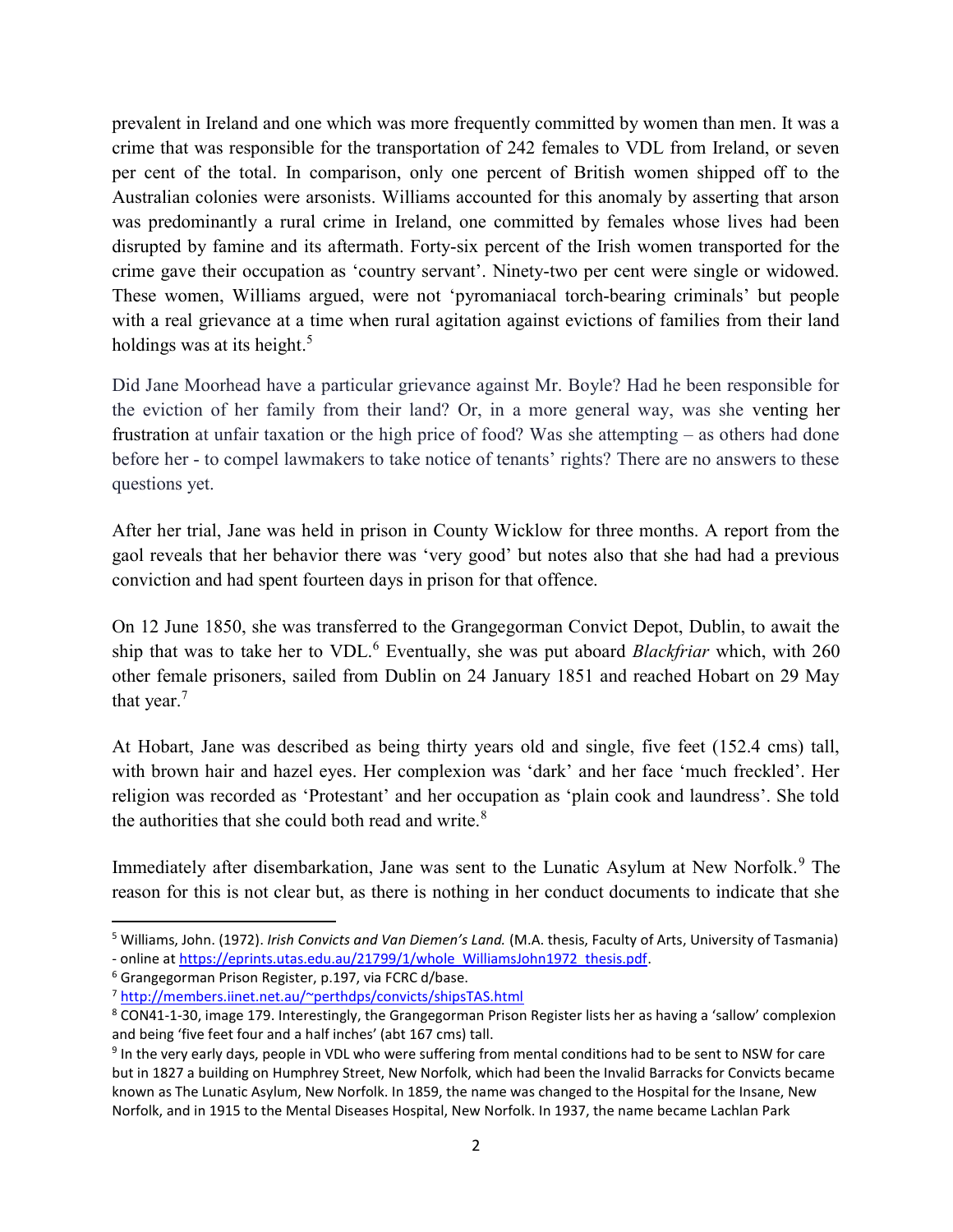was unfit for assignment, it is believed that she was sent there as a nurse or attendant of some kind. Support for this belief is to be found in the medical journal of Dr. John Moody, the surgeon aboard Blackfriar who had treated Jane for a 'contusion' while at sea on 23 May 1851, He had made no mention at all of any mental disorder she might have had. In fact, he had described her overall health as 'very good'.<sup>10</sup>

It was while at the Lunatic Asylum that Jane committed her first offence in the colony. On 27 April 1852, she was charged with 'threatening to injure an insane patient' and sentenced to four months imprisonment, with hard labour, at the Cascades Female Factory.<sup>11</sup>

There is some doubt, however, about whether Jane served that full prison term. On 29 April 1852, just two days after she was charged, a former convict by the name of John Clarke (Somersetshire, 2, 1842) requested permission to marry her. Approval was granted and they were married at the church of St. Mary the Virgin, Macquarie Street, Hobart, on 1 June 1851. In the marriage record, Jane is described as an 'adult, spinster' and her husband as an 'adult, labourer'. Strangely, the record shows Jane's name as 'Jane Moorhead alias Brien'. This is puzzling! No other reference to her as 'Jane Brien' has yet been found.<sup>12</sup>

John Clarke's conduct record is unflattering. On 28 July 1841, he had been convicted at the Plymouth Assizes, Devon, England, of 'an unnatural act with a mare' - that is, bestiality – and sentenced to transportation for life. A farm labourer, he was twenty-seven years old and single when he arrived at Hobart on 30 May 1842. He was a Protestant. He could read but not write. Five feet and eleven inches (about 180 cms) tall, he had dark brown whiskers and a sallow complexion. His gaol report revealed that he had had 'bad connections' in England and that he had previously been convicted for stealing potatoes.

In VDL, however, his behavior was exemplary. He was not charged with any new offence. By mid-June 1850 he had been granted a ticket of leave and, on 21 June 1853, he received a conditional pardon.<sup>13</sup>

<sup>10</sup> 'Contusion' is the medical term for a bruise; see Moody's medical journal at

Hospital. From 1968 it was known as The Royal Derwent Hospital but it was closed in late 2000 as more, and smaller, community-sited care institutes began to emerge. See https://www.femaleconvicts.org.au/convictinstitutions/hospitals/new-norfolk-asylum; https://www.findandconnect.gov.au/guide/tas/TE00497#tab2; https://www.utas.edu.au/library/companion\_to\_tasmanian\_history/M/Mental%20Illness.htm and https://www.utas.edu.au/library/companion\_to\_tasmanian\_history/R/Royal%20Derwent%20Hosp.htm

https://www.femaleconvicts.org.au/docs/ships/Blackfriar1851\_SJ\_SL.pdf. Note also FCRC d/base for Jane Moorhead (ID 2863): there is a suggestion on her 'Convict Description' page that she was 'unfit' for assignment and hospitalized on arrival but no evidence has been found for this assertion. <sup>11</sup> CON41-1-30, image 179.

<sup>&</sup>lt;sup>12</sup> Clarke: CON33-1-121, image 38; permission to marry: CON52/1/3, page 98; marriage: RGD37/1196/1852, New Norfolk; Somersetshire (2): http://members.iinet.net.au/~perthdps/convicts/shipsTAS.html

<sup>13</sup>Clarke's conditional pardon: CON33-1-121, image 38.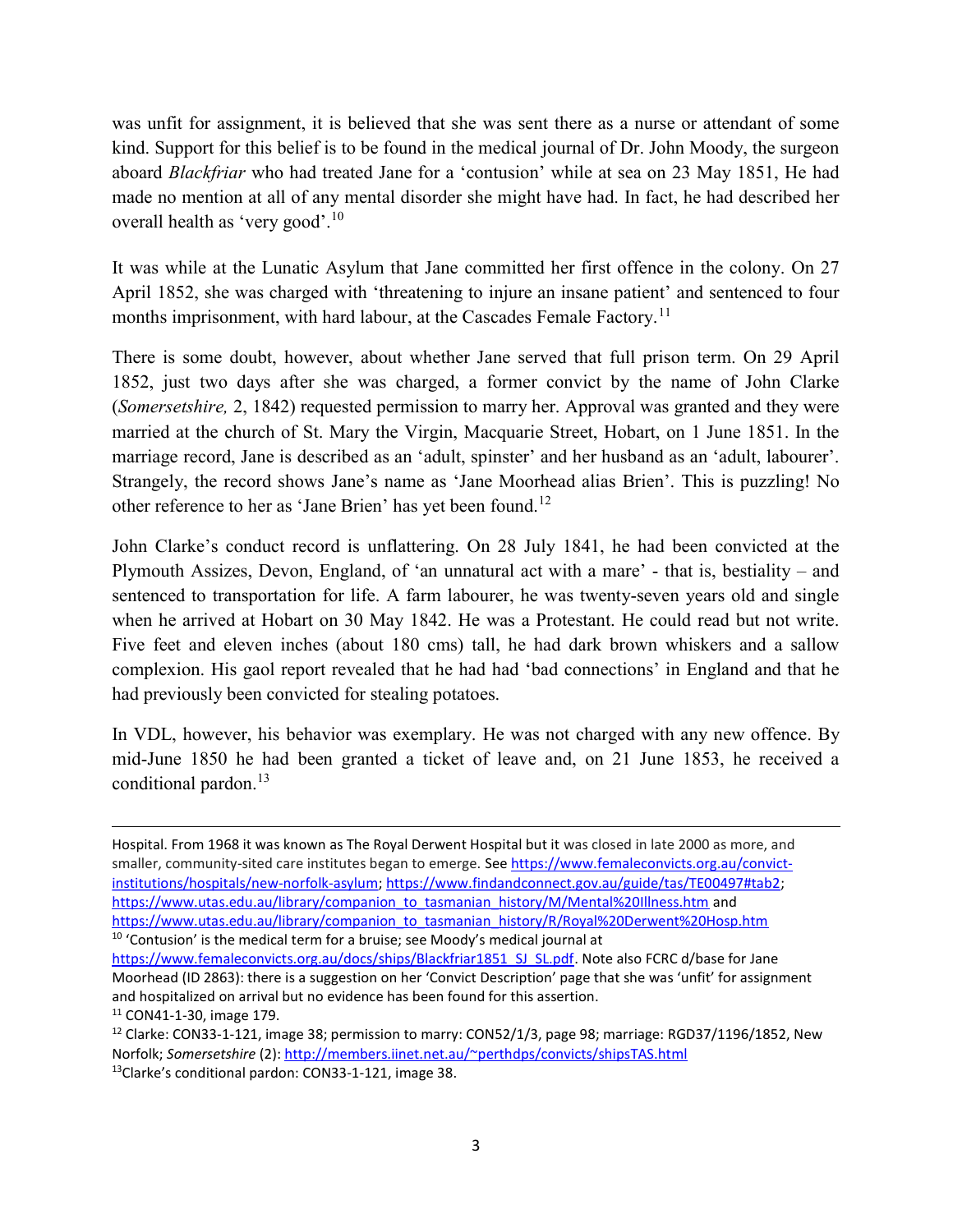Unfortunately, the marriage was not a success. Although nothing is known of the circumstances, the pair had separated within a year.<sup>14</sup>

What happened to Clarke after that is a mystery. Did he, like many other men in VDL at the time, simply walk away from the marriage? Desertion of convict wives by their husbands was very common. Newspapers of the day railed frequently against the cruelty of men who, having served their time as convicts, sailed away from VDL leaving their penniless ticket-of-leave wives dependent on the government.<sup>15</sup> That this was prohibited by law did little to deter deserting husbands.<sup>16</sup> The discovery of gold in huge quantities in Victoria gave many former male convicts even more incentive to desert their wives and children.<sup>17</sup> Whether that is what happened in Clarke's case is speculation, of course, but no record of him in VDL has been located after June 1853 when his conditional pardon was issued.

Without a husband to support her, Jane was once again available for assignment as a domestic servant and, by September 1852, she was in the service of a Captain Goldsmith in Davey Street, Hobart. However, on 17 September of that year she was charged with absconding from Goldsmith's residence. When apprehended three weeks later, she was sent to the Female Factory again, this time to serve eight months' imprisonment with hard labour.<sup>18</sup>

Shortly after Jane's release from gaol, another former convict, John McLoughlin (Governor *Phillip*, 1845) applied for permission to marry her.<sup>19</sup> The application was dated 20 August 1853 but the marriage never eventuated. The reason for that is difficult to understand but a note in the 'Remarks' column of the application seems to indicate that the marriage could not be approved until some doubts about Jane's offences had been resolved.<sup>20</sup>

As it happens, Jane might have been fortunate not to have married McLoughlin. His convict documents reveal that, after failing in his application to marry Jane, he married another woman but, in 1856, served six months in prison for assaulting her. Moreover, his conduct record is as unflattering as that of Clarke. Convicted of 'stealing in a dwelling place' in England in 1834, he

<sup>14</sup> Clarke had obviously left Jane before August 1853 when another former convict, John McLoughlin, applied for permission to marry her; see Note 19, below.

<sup>15</sup> See, for instance, The Courier (Hobart), 22 December 1849, p.2; The Britannia and Trades' Advocate (Hobart), 9 September 1847, p.2; Hobarton Guardian, or, True Friend of Tasmania (Hobart) 22 December 1849, p.3. 16 The Britannia and Trades' Advocate (Hobart), 9 September 1847, p.2; Hobarton Guardian, or, True Friend of Tasmania (Hobart) 22 December 1849, p.3.

<sup>17</sup> See, for instance, eGold: A Nation's Heritage @http://www.egold.net.au/blogs/EG0006b.htm; Alexander, A. (2014). Tasmania's Convicts: How Felons Built a Free Society. Sydney: Allen & Unwin, pp.166-167;

https://link.springer.com/referenceworkentry/10.0007%2F978-94-007-6179-7\_51-1; see CON33-1-121, image 38. 18 CON41-1-30, image 179; Goldsmith was a ship's captain (Rattler) and influential businessman; see, inter alia,

The Courier, 20 February 1850, p.2; The Britannia and Trades' Advocate (Hobart), 20 January 1851, p.2.

<sup>&</sup>lt;sup>19</sup> McLoughlin: conduct record – CON33-1-68, image 104; application for permission to marry: CON52/1/6, Image Aug-Oct 1853.

 $20$  This interpretation of the 'Remarks' column is unverified; further research is warranted.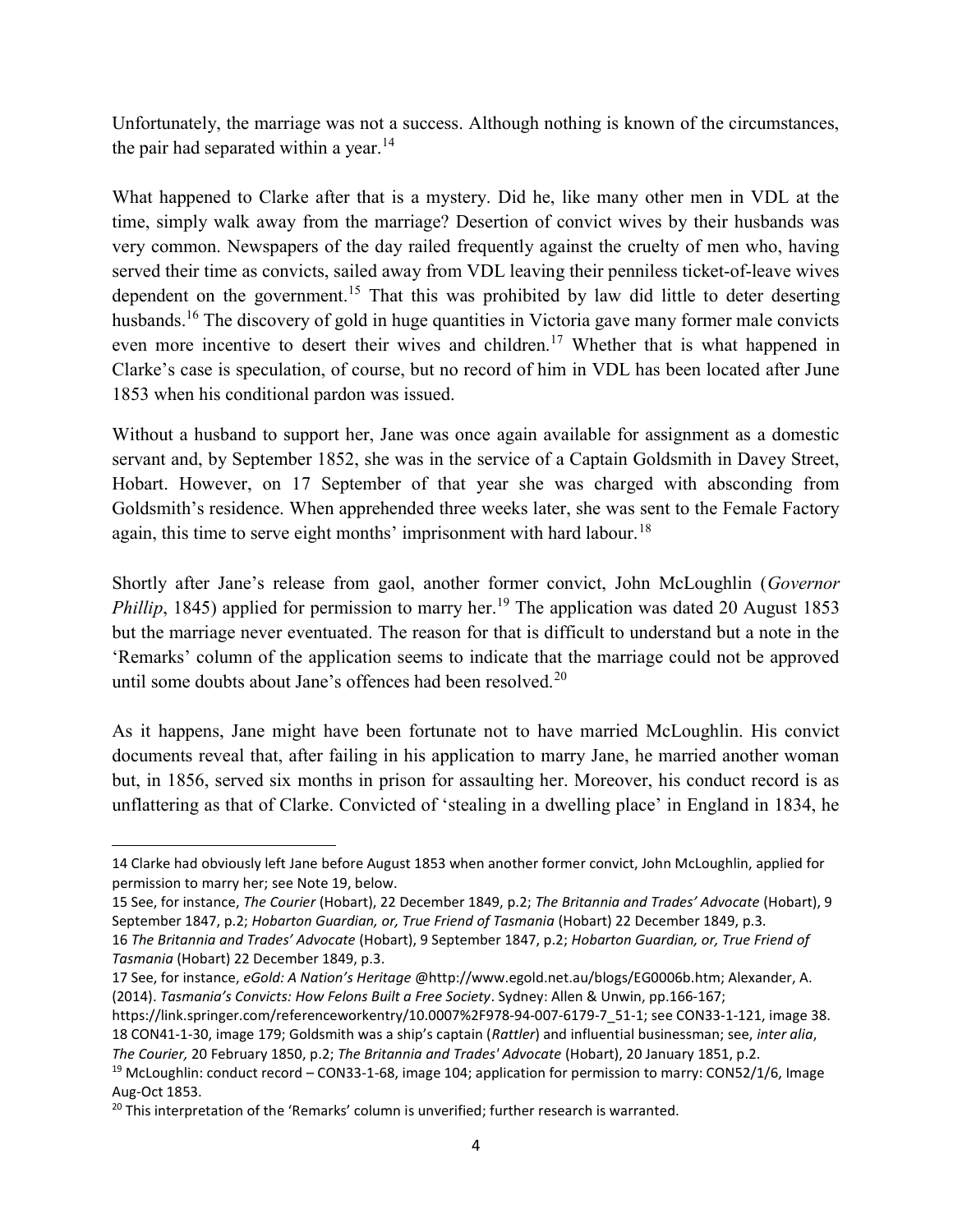had been sentenced to transportation for life and had arrived in Sydney in 1835. In New South Wales, he had been punished severely for various offences before being shipped off to Norfolk Island in 1839. By 1844 he was back at Sydney but shortly afterwards was convicted of theft once more and sentenced to transportation again, this time to VDL for fifteen years. There, he had served a number of short prison terms for bad conduct. He had eventually been granted a ticket of leave but it had been revoked in 1848 when he was found guilty of 'unlawfully taking a thirteen year-old girl from the possession of her father'. For that offence, he was gaoled for two years and ordered to spend another two years on probation at Port Arthur after that.<sup>21</sup>

Meanwhile, Jane herself was still having trouble coping with her own propensity for violence. On 9 September 1853, now assigned again, she was charged with 'threatening to assault her fellow servants' and ordered back to the Female Factory, this time to serve four months with hard labour.<sup>22</sup>

Within weeks of her imprisonment, however, she discovered that she was pregnant and, on 1 June 1854, she gave birth to her child. The birth does not appear to have been registered and the father's name is not known. Might it have been John McLoughlin's child? Did it survive? Was it given up for adoption? What became of it? Again, there are no answers? $2^{23}$ 

On 23 October 1855, Jane was granted a ticket of leave but shortly afterwards spent another month in gaol when, on 17 April 1856, she was charged with being drunk. Gladly, that was her last offence as a convict. On 13 December 1856, she received a conditional pardon and she was a free woman once again!  $24$ 

For the next six years, Jane appears to have lived quietly at Bothwell. At some time in those years she met former convict Henry Twin/Tween (Asia V, 4, 1841) and they decided to marry.

Twin/Tween had arrived at Hobart on 21 August 1841.<sup>25</sup> As Henry Tween, he had been convicted of 'night poaching with violence' at the Hereford Quarter Sessions, England, on 3 March 1841 and sentenced to transportation for ten years. 'Night poaching' – or the taking or destroying of game on private lands or entering those lands to take or destroy game - was strictly forbidden under the *Night Poaching Act* of 1828. The Act deemed 'game' to include 'hares, pheasants, partridges, grouse, heath or moor game, black game and bustards.' The penalty for breaches of the Act, especially when accompanied by any assault or threat of violence to a

 $\overline{a}$ 

<sup>21</sup> CON33-1-68, image 104.

<sup>22</sup> CON41-1-30, image 179.

 $23$  CON41-1-30, image 179; there is no record of the child at the Queen's Orphan School.

<sup>24</sup> CON41-1-30, image 179.

<sup>&</sup>lt;sup>25</sup> CON33-1-9, image 236; see also http://members.iinet.net.au/~perthdps/convicts/shipsTAS.html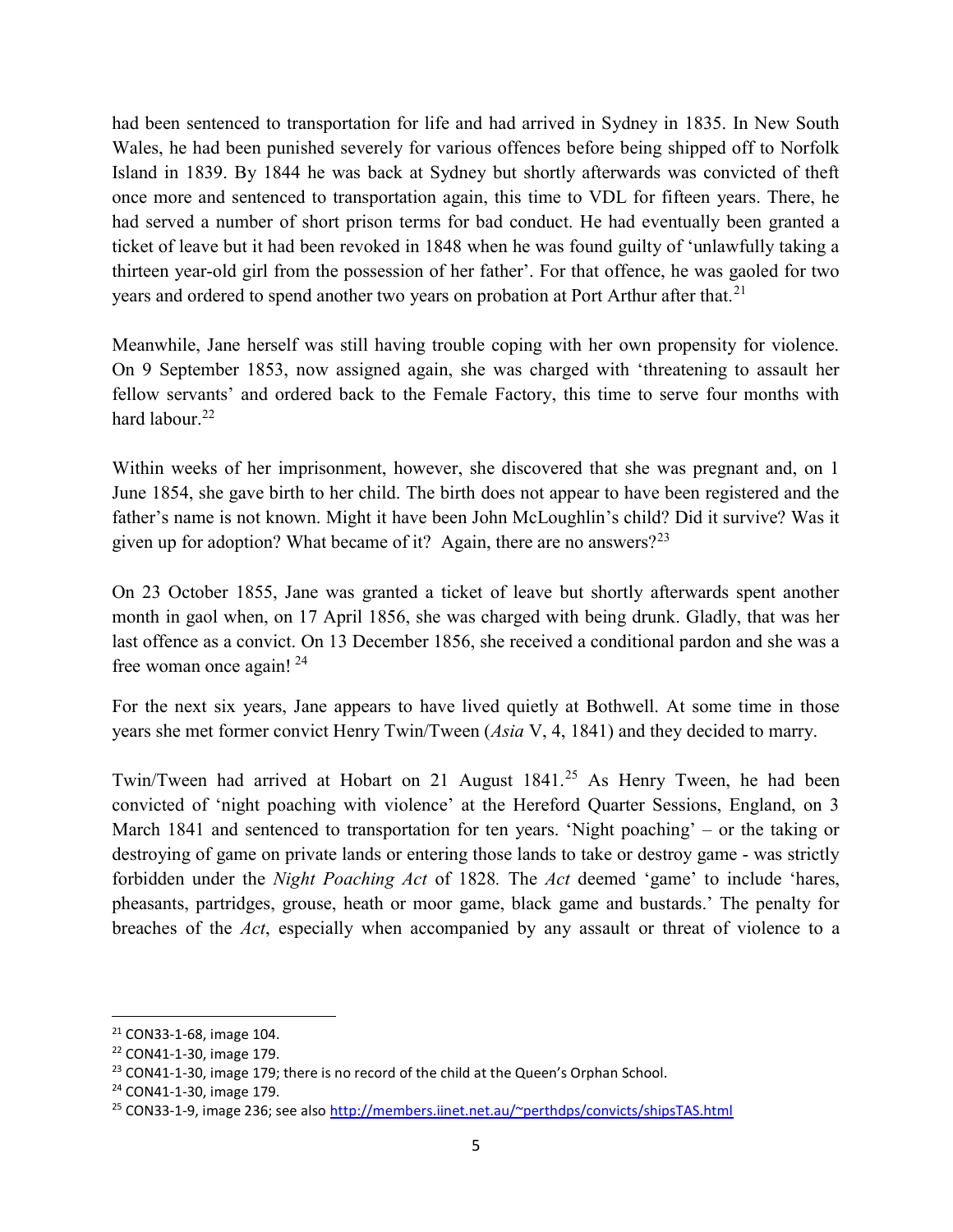gamekeeper, was commonly transportation for at least seven years.<sup>26</sup> Although he was rather troublesome as a prisoner in VDL, he had been granted a ticket of leave by 1849 and on 1 April 1851 he was free by servitude.<sup>27</sup>

Interestingly, Jane and Henry announced their marriage in the newspapers multiple times - The Mercury (Hobart), 25 September and 23 October; The Cornwall Chronicle, 27 September and the Launceston Examiner, 23 October – suggesting that both were delightfully happy to be marrying. Although she was marrying for the second time, her name is shown in the announcements as '*Miss* Jane Moorhead'.<sup>28</sup>

The ceremony was conducted by the Rev. William Hesketh at the Parish Church, Bothwell, on 23 September 1862.<sup>29</sup> There is no mention in the marriage record of this being Jane's second marriage. Now about forty-one years old, she is described as a 'spinster, of full age'. Her surname is shown as 'Moorhead'. It is believed this was Twin's first marriage. He, too, was in his early forties. He is described as a 'shepherd, of full age'.<sup>30</sup>

It is not hard to imagine Jane's happiness at this time. Her new husband was known as a 'good', 'quiet' man.<sup>31</sup> She must have imagined that her awful life as a convict was well and truly behind her!

But another terrible time was still to come!

After the marriage, Jane and Henry found work together on 'Hunterston', the big property of Mr. John Maddock at Bagdad, about twenty-five miles (forty kms) south of Bothwell.

It was there that disaster struck again!

On 22 December 1864, a young man named George Manning, the manager of the nearby 'Lake Station' property of Mr. William Race Allison, M.H.A., was found in the bush at 'Hunterston'. He was thought to have been murdered. It was known that he had been involved in a wild brawl that day in which a number of people - including Jane and Henry - had participated. All had been drinking.

<sup>26</sup> http://www.legislation.gov.uk/ukpga/Geo4/9/69/contents and

https://en.wikipedia.org/wiki/Night\_Poaching\_Act\_1828.

<sup>27</sup> CON33-1-9, image 236.

<sup>&</sup>lt;sup>28</sup> Newspaper notices: The Mercury, 25 September 1862, p.1 and 23 October 1862, p.3; The Cornwall Chronicle, 27 September 1862, p.4; Launceston Examiner, 23 October 1862. P.5

<sup>&</sup>lt;sup>29</sup> Henry Tween: CON33-1-9, image 236; marriage:RGD37/7/1862, Bothwell (via TPI 'Digger').

<sup>30</sup> Marriage record; https://stors.tas.gov.au/RGD37-1-21p4j2k.

<sup>&</sup>lt;sup>31</sup> See Notes 32 and 33, below, for references to Henry Twin's character in newspaper reports.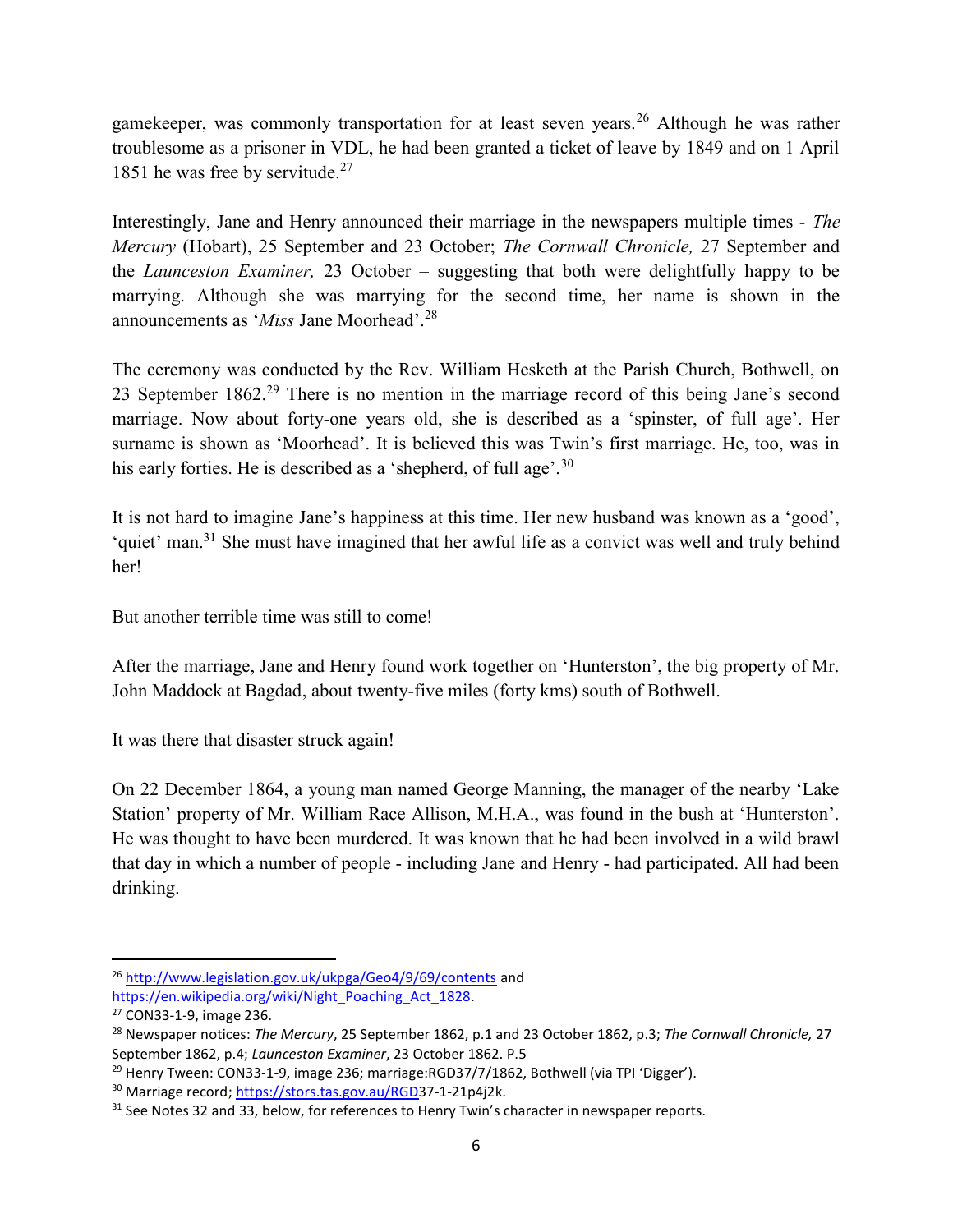Manning, a married man with a wife and four young children, had been a popular figure in the district. At an inquest into his death at the Crown Inn, Bothwell, the next day, the coroner heard that he had died from a heavy blow to the head. The murder weapon was thought to have been a spike or tyne from the remains of any old farm implement – a harrow - that was lying nearby. The coroner's jury returned a verdict of manslaughter against Henry Twin. His wife, Jane, was found to have aided and abetted him<sup>32</sup>

On 23 January 1865, Jane and Henry were put at the bar of the Supreme Court, Hobart, both charged with having 'feloniously' killed Manning. His Honor, Sir Francis Smith, presided.<sup>33</sup>

Called as a witness to the events that took place on 22 December, John Maddock told the court that there had been a sheep sale at his 'Hunterston' property that day. Henry and Jane Twin were both present as his servants. A number of others were also present, including Isaac Avery and George Manning, shepherd and overseer respectively, in the employ of Mr. Allison of 'Lake Station'.

The trouble had started when Jane accused Isaac Avery of stealing some of Maddock's sheep. In the argument which followed, she had threatened to 'knock Avery's head off'. Although Maddock had tried to calm her down, she would not be silenced and continued to quarrel with Avery, taunting him to fight.

Eventually, Avery had had enough. He said that he would not fight Jane but that he would fight her husband.

Soon Avery and Henry Twin were throwing punches at each other in a vicious fist-fight. After they had been going at it for some time, Jane also got involved, rushing at Avery and hitting him, presumably to help Henry. It was then that George Manning also became involved, getting between the two who were fighting furiously and urging his friend and co-worker Avery to come away. Putting his arms out, he was also attempting to stop Jane from interfering.

A number of other witnesses testified that, in all of this commotion and confusion, they saw Manning drop to the ground. Avery had then taken the opportunity to run off. Henry, however, had walked up to Manning where he lay on the ground and kicked him in the head with the toe of his iron-capped boot. It was then discovered that Manning was dead.

 $\overline{a}$ 

<sup>&</sup>lt;sup>32</sup> Inquest: Mercury (Hobart), 28 December 1864, p.2; Launceston Examiner, 29 December 1864, p.5.

 $33$  For this and following paragraphs, see report of the Supreme Court trial: Mercury (Hobart), 25 January 1865, p.2; Launceston Examiner, 21 January 1865, p.4.